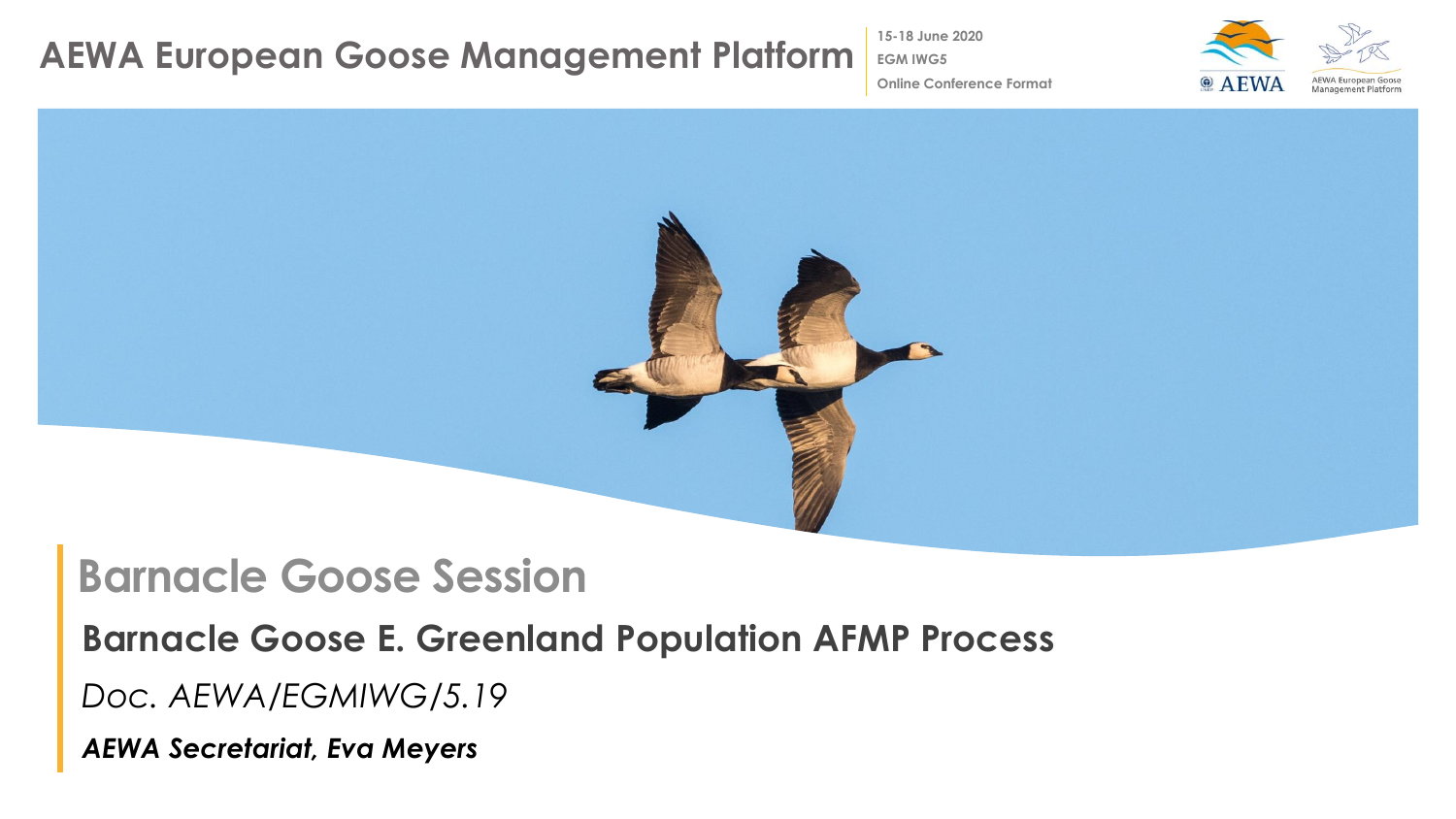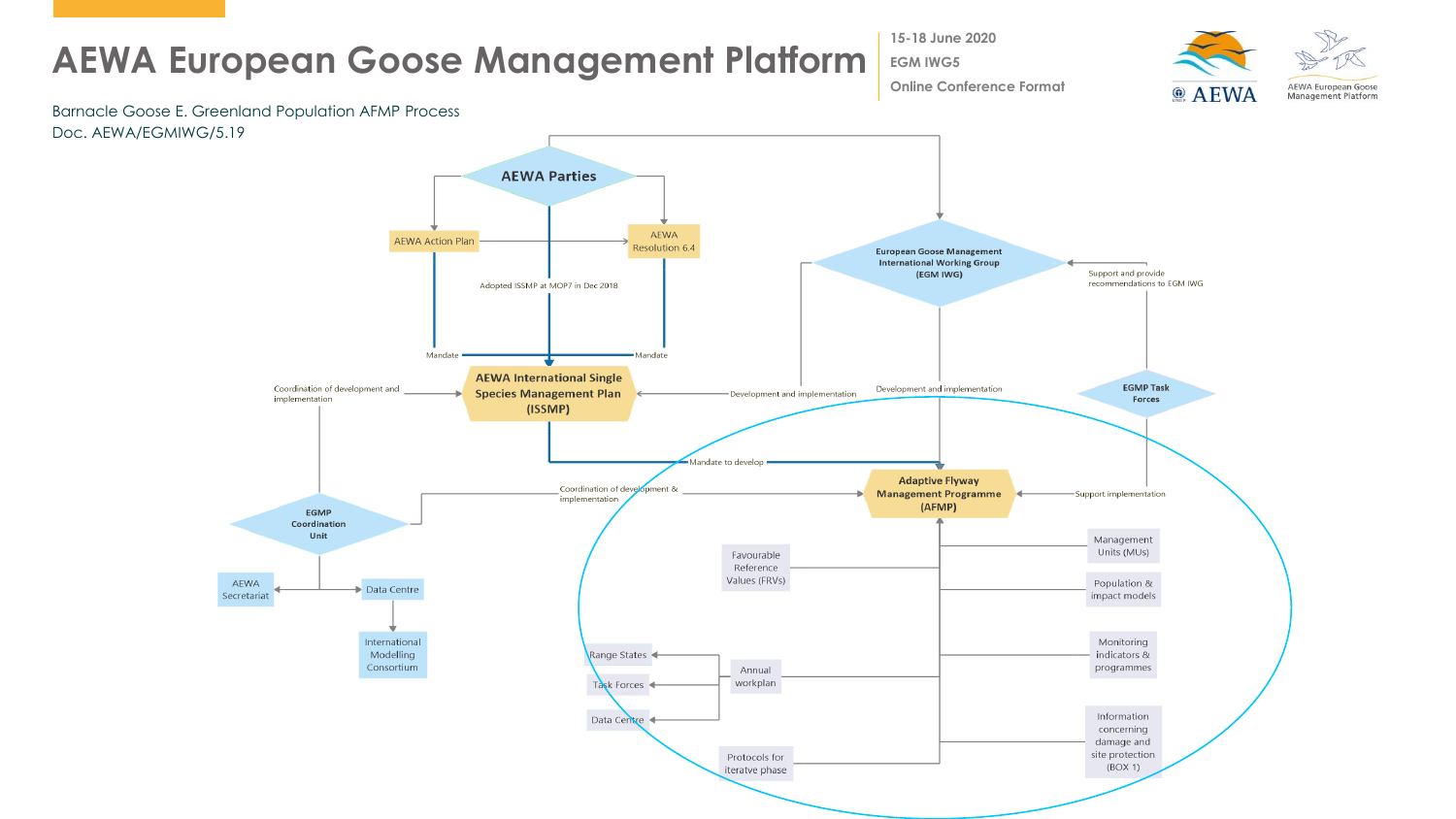**15-18 June 2020 EGM IWG5 Online Conference Format**



Barnacle Goose E. Greenland Population AFMP Process Doc. AEWA/EGMIWG/5.19

## **PROCESS AND NEXT STEPS**



*Table 2. Overview of the next steps and timeline for the finalization and the implementation of the AFMP*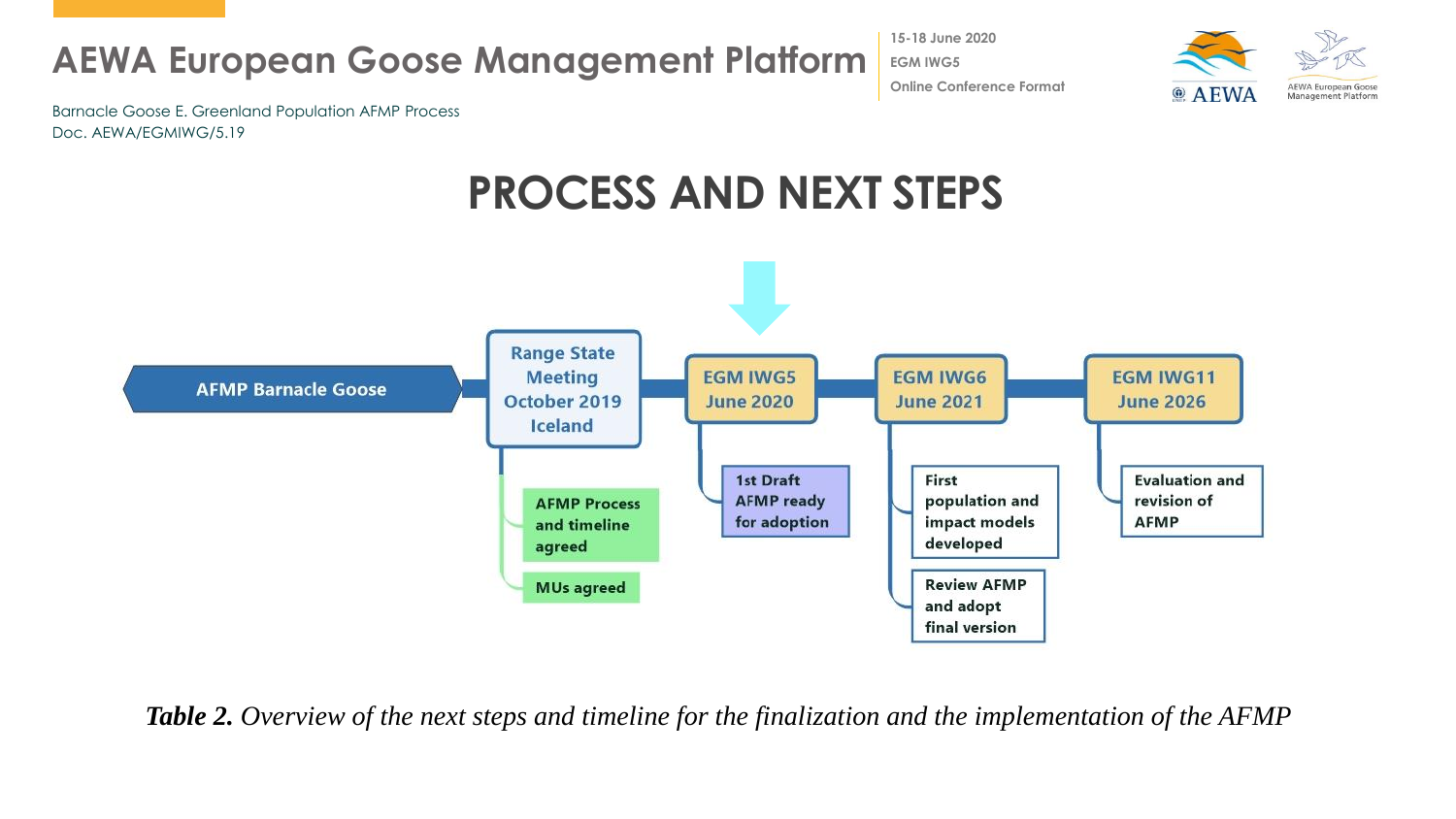**15-18 June 2020**

**EGM IWG5**



**Online Conference Format**

Barnacle Goose E. Greenland Population AFMP Process

Doc. AEWA/EGMIWG/5.19

| <b>AFMP</b> sections under                                                            | <b>Timeline</b>                         | Lead                                                                     | <b>Resources required</b>                                                                                                               |
|---------------------------------------------------------------------------------------|-----------------------------------------|--------------------------------------------------------------------------|-----------------------------------------------------------------------------------------------------------------------------------------|
| development                                                                           |                                         |                                                                          |                                                                                                                                         |
| Compilation and updating of the<br><b>AFMP</b>                                        | June $2020 -$ (First Draft)             | <b>EGMP</b> Consultant                                                   | Costs covered by core budget of the<br><b>EGMP</b> Secretariat                                                                          |
| Update the non-breeding FRR<br>values in the UK and Ireland<br>using the Range Method | 31 December 2020                        | <b>Range States</b>                                                      | n/a                                                                                                                                     |
| Annex 1: Annual workplans                                                             | By 15 June 2020<br>By 30 September 2020 | <b>EGMP Data Centre; Range States;</b><br>GG Task Force ; Agriculture TF | n/a                                                                                                                                     |
| Annex 2: Box 1                                                                        | <b>By May 2021</b>                      | <b>EGMP</b> Data Centre                                                  | EUR 43,392 provided by Germany<br>(for Barnacle Goose and Greylag<br>Goose)                                                             |
| <b>Annex 3: Population Model</b>                                                      | <b>By May 2021</b>                      | <b>Exeter University</b>                                                 | EUR 34,000 (provided by the UK)<br>Possible cost-sharing scenario (tbc):<br>Ireland: EUR 10,000; Iceland: EUR<br>10,000; UK: EUR 14,000 |
| <b>Annex 4: Impact Models</b>                                                         | By May 2022 (but<br>pending funding)    | Data Centre                                                              | EUR 150,000 (shared between<br>Greylag Goose and Russian and East<br>Greenland Barnacle Goose over 2<br>years)                          |

*Table 1. Overview of the AFMP sections remaining to be developed, including the timeline, lead and resources required (and secured).*